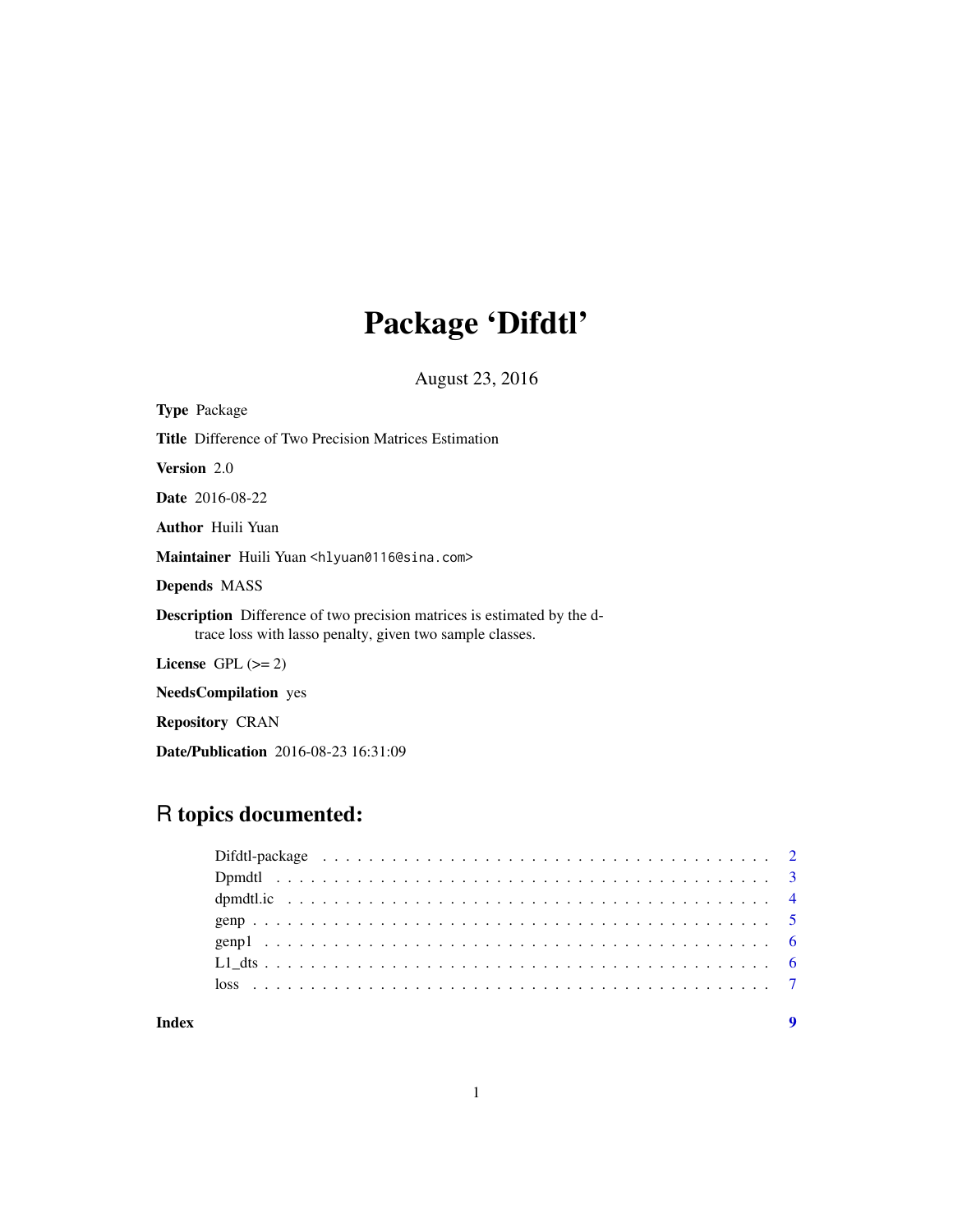<span id="page-1-0"></span>

### Description

Difference of two precision matrices is estimated by the d-trace loss with lasso penalty, given two sample classes.

#### Details

| Dpmdtl        |
|---------------|
| Package       |
| 1.0           |
| 2016-04-26    |
| $GPL(\geq=2)$ |
|               |

#### Author(s)

Huili Yuan

Maintainer: Huili Yuan<hlyuan0116@sina.com>

#### References

Huili Yuan, Ruibin Xi and Minghua Deng(2015). Differential Network Analysis via the Lasso Penalized D-Trace Loss. http://arxiv.org/abs/1511.09188

#### Examples

```
##generate samples
library(MASS)
set.seed(1);
Sigma1 = genp(50, 0.2, 0.5)set.seed(1);
Sigma2 = Sigma1+genp1(50,100,0.5)
tdelta = Sigma2-Sigma1
SigmaX<-solve(Sigma1)
SigmaY<-solve(Sigma2)
n<-200
p<-50
X1<-mvrnorm(n,rep(0,p),SigmaX)
Y1<-mvrnorm(n,rep(0,p),SigmaY)
##use of Dpmdtl
dpmdtl<- Dpmdtl(X1,Y1,nlambda=10,tuning="bic")
```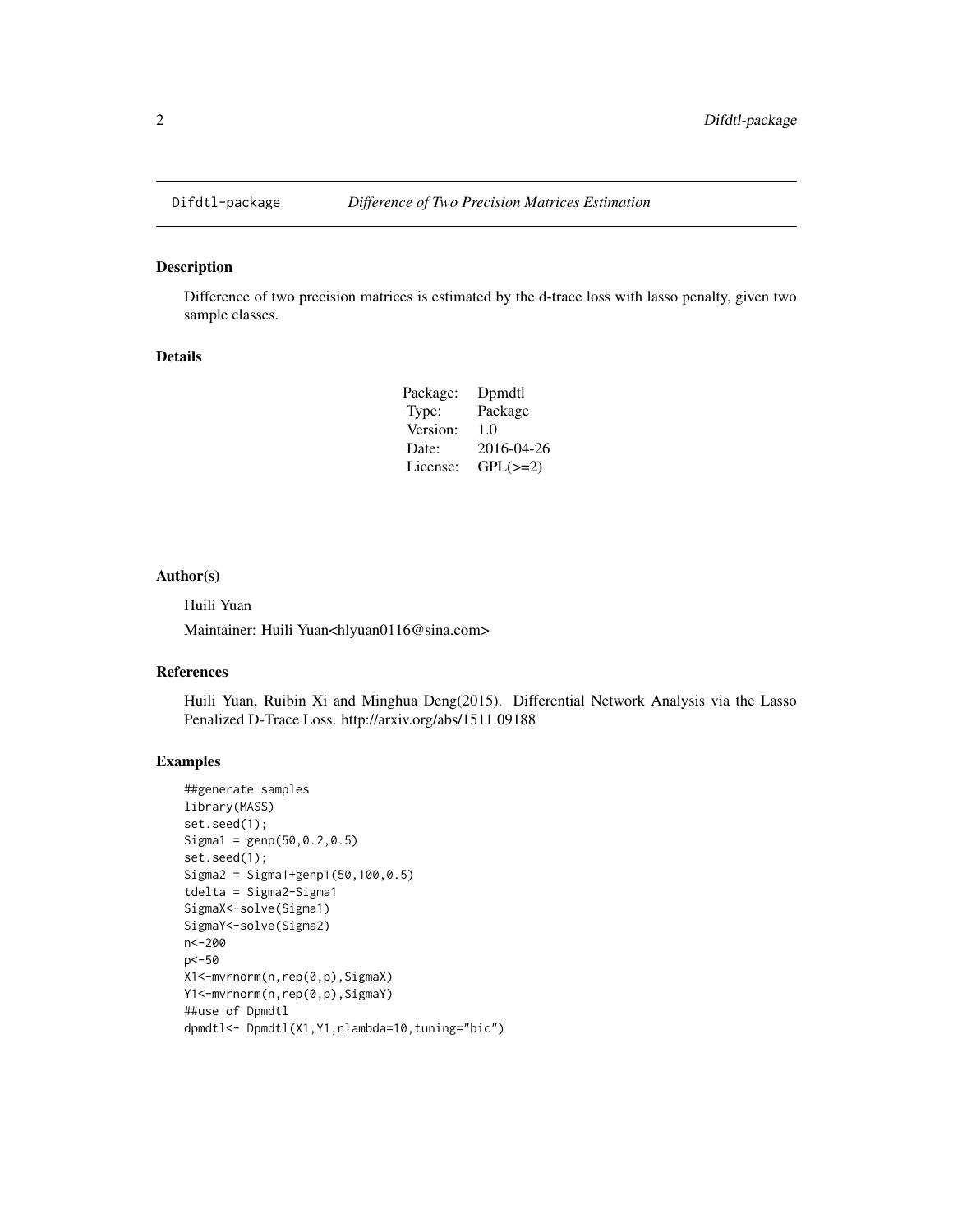<span id="page-2-0"></span>Dpmdtl *Return the result of difference of two precision matrices estimation by d-trace loss with lasso penalty.*

#### Description

Calculate the result of difference of two precision matrices estimation by d-trace loss with lasso penalty, given two sample classes.

#### Usage

```
Dpmdtl(X1, X0, lambda = NULL, nlambda = 10, lambda.min.ratio = NULL,
rho = NULL, shrink = NULL, prec = 0.001, correlation = FALSE,
tuning = c("none", "aic", "bic", "nbic"))
```
#### Arguments

| Χ1               | A nXp matrix.                                                                                        |
|------------------|------------------------------------------------------------------------------------------------------|
| Х0               | A nXp matrix.                                                                                        |
| lambda           | The tuning parameter of lasso penalty.                                                               |
| nlambda          | The number of tuning parameter of lasso penalty for selection.                                       |
| lambda.min.ratio |                                                                                                      |
| rho              | The parameter in augmented Lagrange method. The rho here equals the 2*rho<br>in the reference paper. |
| shrink           |                                                                                                      |
| prec             |                                                                                                      |
| correlation      |                                                                                                      |
| tuning           | The method used in the lambda selection.                                                             |
|                  |                                                                                                      |
| ιe               |                                                                                                      |

#### Valu

| Dpmdtl  | The result of estimation by d-trace loss with lasso penalty. |
|---------|--------------------------------------------------------------|
| lambda  | The lambda used in the lasso penalty                         |
| nlambda | The number of lambda used in the lasso penalty               |
| opt     | Number of best lambda chosen by different matrix norms.      |

#### Author(s)

Huili Yuan

#### References

Huili Yuan, Ruibin Xi and Minghua Deng(2015). Differential Network Analysis via the Lasso Penalized D-Trace Loss. http://arxiv.org/abs/1511.09188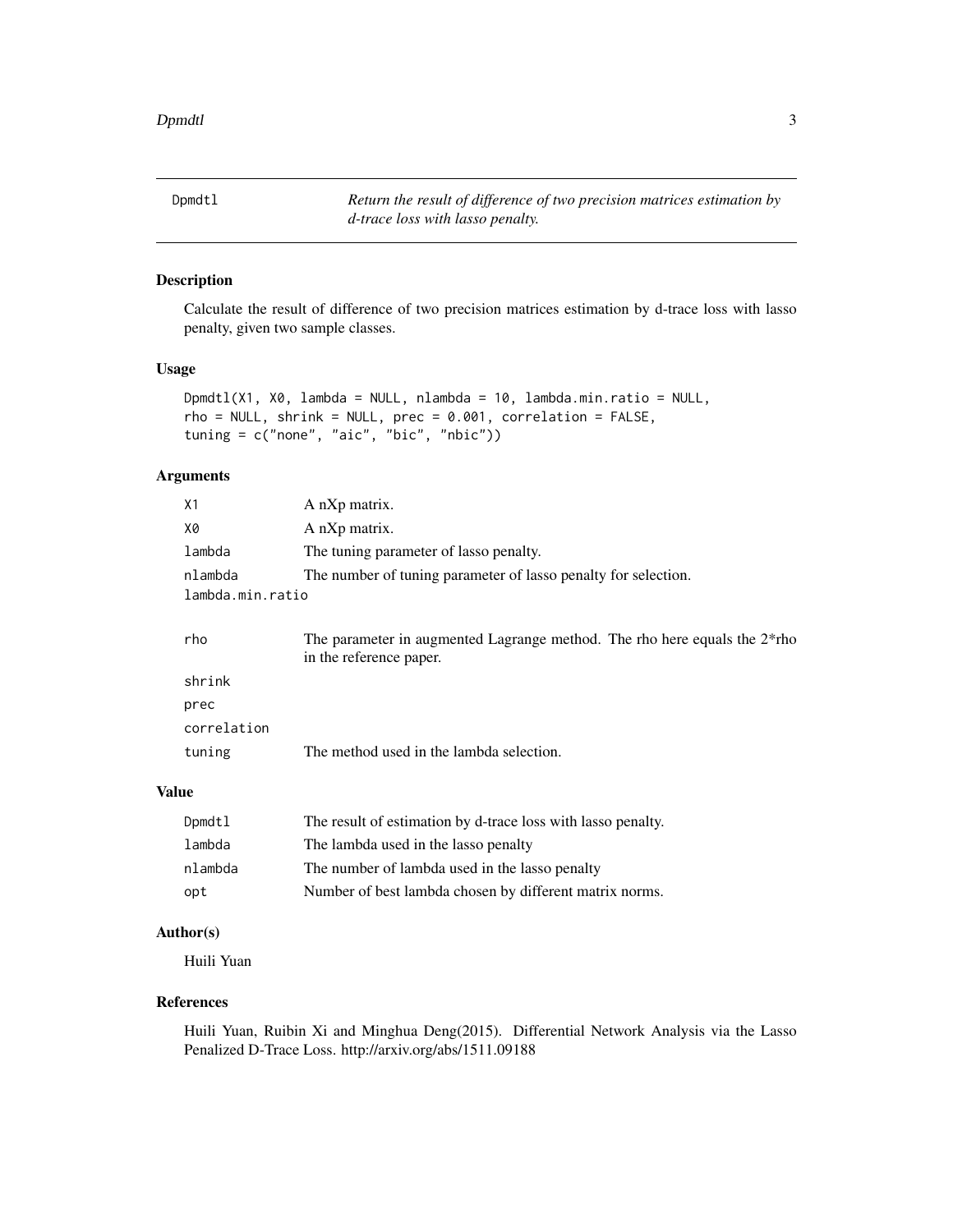<span id="page-3-0"></span>4 dpmdtl.ic

#### Examples

```
##generate samples
library(MASS)
set.seed(1);
Sigma1 = genp(50,0.2,0.5)
set.seed(1);
Sigma2 = Sigma1+genp1(50,100,0.5)
tdelta = Sigma2-Sigma1
SigmaX<-solve(Sigma1)
SigmaY<-solve(Sigma2)
n<-200
p<-50
X1<-mvrnorm(n,rep(0,p),SigmaX)
Y1<-mvrnorm(n,rep(0,p),SigmaY)
##use of Dpmdtl
dpmdtl<- Dpmdtl(X1,Y1,nlambda=10,tuning="bic")
```
dpmdtl.ic *Return the best lambda number selected by AIC.*

#### Description

Return the best lambda number selected by AIC by different norms, given sample covariance matrices of two sample classes, estimation by different lambdas and the total number of samples.

#### Usage

dpmdtl.ic(S1, S0, ret, n, penalty)

#### Arguments

| S1        | A pXp matrix. The sample covariance matrix of one sample class. |
|-----------|-----------------------------------------------------------------|
| <b>S0</b> | A pXp matrix. The sample covariance matrix of one sample class. |
| ret       | A list consist of pXp matrices.                                 |
| n         | The total number of samples.                                    |
| penalty   | The magnitude of penalty.                                       |

#### Value

A vector of best lambda number chosen by different matrix norms.

#### References

Zhao,S., Cai,T.& Li,H.(2014) Direct estimation of differential networks. Biometrika 101, 253-268.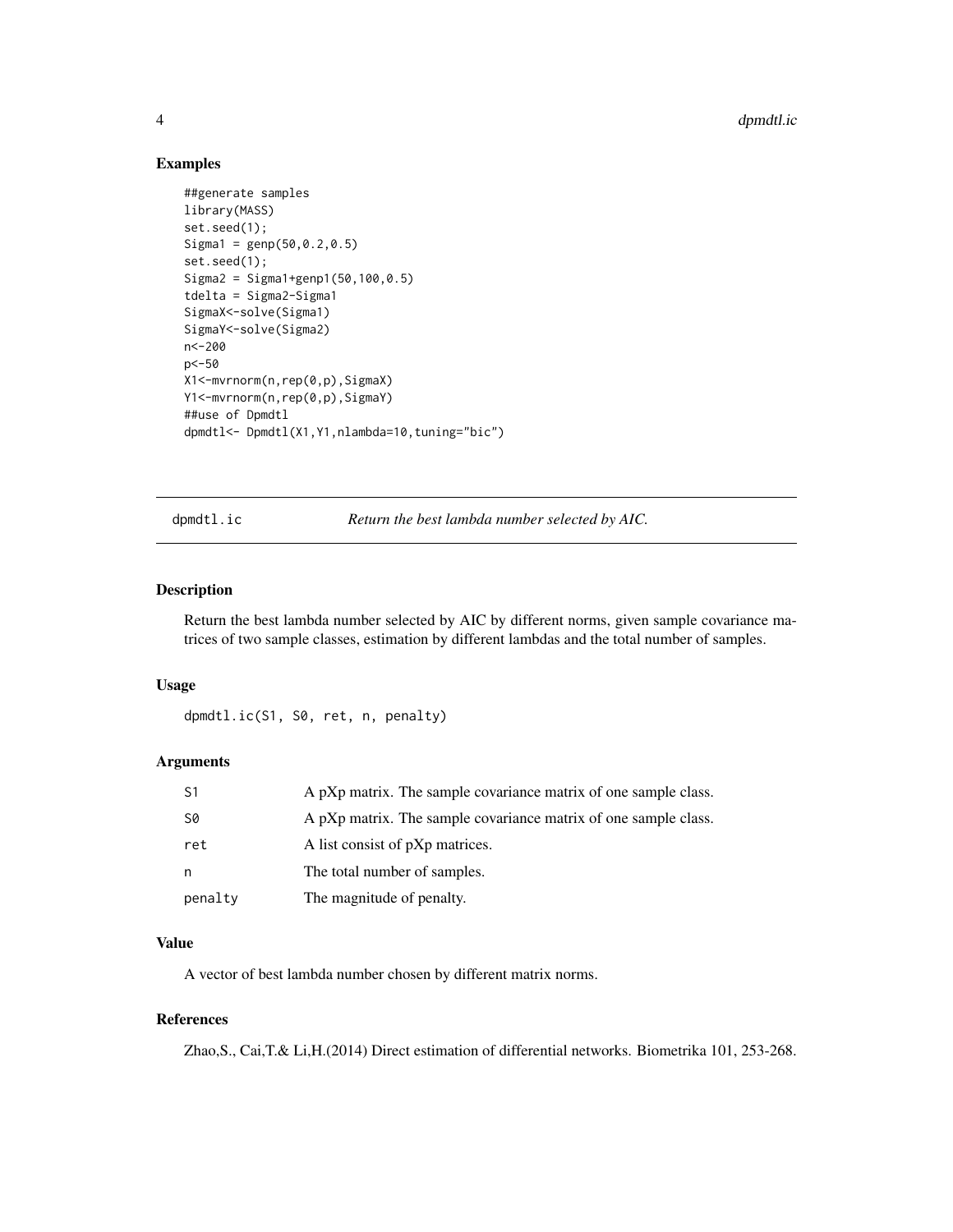#### <span id="page-4-0"></span>genp 5 and 5 and 5 and 5 and 5 and 5 and 5 and 5 and 5 and 5 and 5 and 5 and 5 and 5 and 5 and 5 and 5 and 5 and 5 and 5 and 5 and 5 and 5 and 5 and 5 and 5 and 5 and 5 and 5 and 5 and 5 and 5 and 5 and 5 and 5 and 5 and 5

#### Examples

```
##generate samples
library(MASS)
set.seed(1);
Sigma1 = genp(50,0.2,0.5)
set.seed(1);
Sigma2 = Sigma1+genp1(50,100,0.5)
tdelta = Sigma2-Sigma1
S1<-solve(Sigma1)
S0<-solve(Sigma2)
n<-200
p<-50
X1<-mvrnorm(n,rep(0,p),S1)
Y1<-mvrnorm(n,rep(0,p),S0)
dpmdtl <- Dpmdtl(X1, Y1, nlambda=10, tuning="none")
ret<-dpmdtl$Dpmdtl
##use of dpmdtl.ic
aic=dpmdtl.ic(S1,S0,ret,2*n,2)
```
genp *Generate one precision matrix.*

#### Description

Generate one precision matrix with certain sparse degree.

#### Usage

genp(p, sparsity, sigma)

#### Arguments

|          | The dim of the matrix.                                                |
|----------|-----------------------------------------------------------------------|
| sparsity | The sparse degree.                                                    |
| sigma    | The parameter used to describe the magnitude of the non-zero element. |

#### Value

A symetric positive definite pXp matrix.

#### Examples

```
set.seed(1)
sparsematrix<-genp(50,0.05,0.5)
```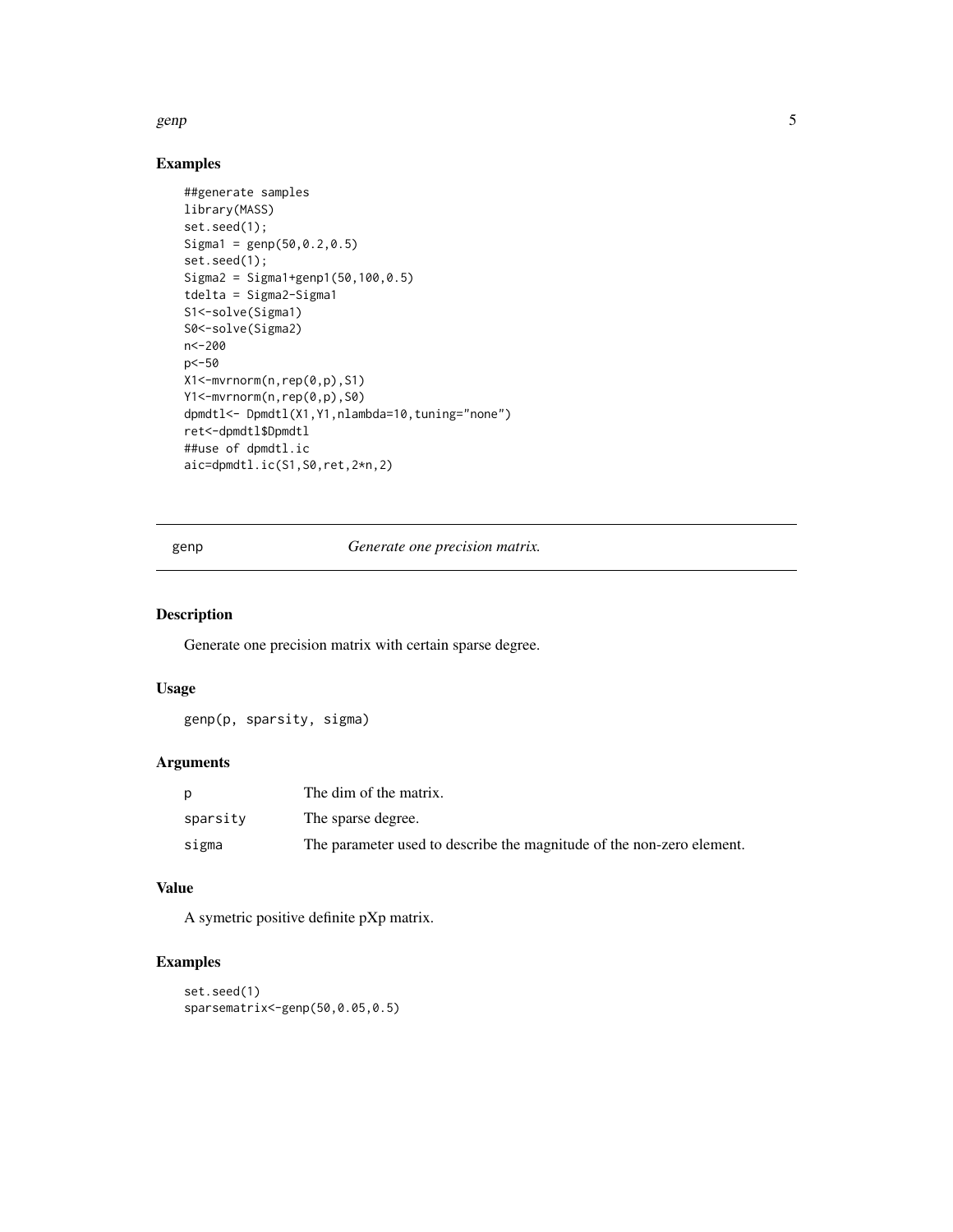<span id="page-5-0"></span>

#### Description

Generate difference of two precision matrices with certain number of non-zero elements.

#### Usage

genp1(p, n, sigma)

#### Arguments

|       | The dim of the matrix.                                                |
|-------|-----------------------------------------------------------------------|
|       | The non-zero element in the matrix.                                   |
| sigma | The parameter used to describe the magnitude of the non-zero element. |

#### Value

A symmetric pXp matrix.

#### Examples

set.seed(1) diffmatrix<-genp1(50,100,0.5)

| L1 dts | The algorithm used to calculate the difference of two precision matri- |
|--------|------------------------------------------------------------------------|
|        | ces estimation.                                                        |

#### Description

Calculate the difference of two precision matrices estimation, given the sample covariance matrices of two sample classes.

#### Usage

```
L1_dts(SigmaX, SigmaY, rho, lambda)
```
#### Arguments

| SigmaX | A pXp matrix.                                    |
|--------|--------------------------------------------------|
| SigmaY | A pXp matrix.                                    |
| rho    | The parameter used in augmented Lagrange method. |
| lambda | The tuning parameter of lasso penalty.           |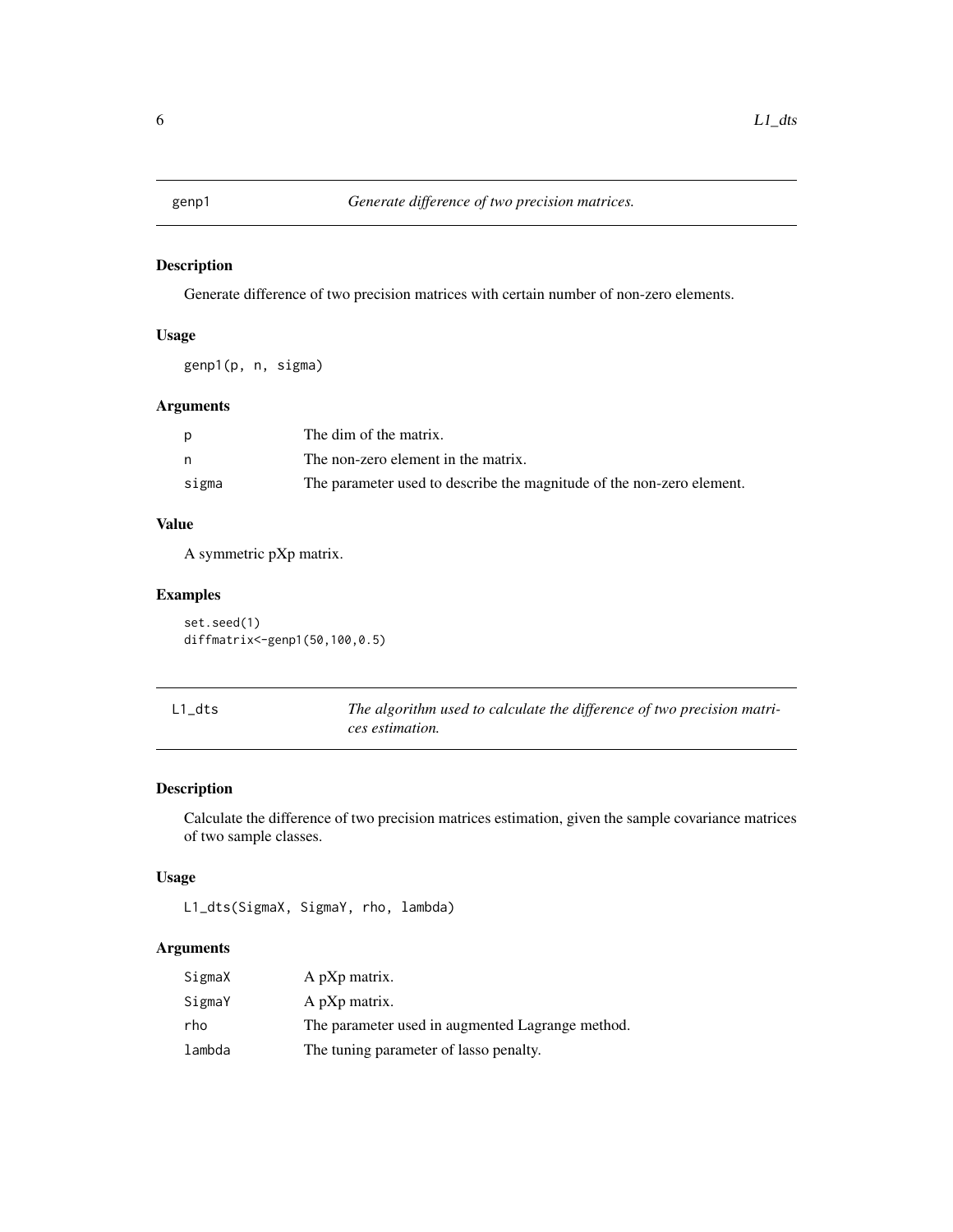<span id="page-6-0"></span> $\log$  loss  $\sim$  7

#### Value

A symmetric pXp matrix.

#### Author(s)

Huili Yuan

#### References

Huili Yuan, Ruibin Xi and Minghua Deng(2015). Differential Network Analysis via the Lasso Penalized D-Trace Loss. http://arxiv.org/abs/1511.09188

#### Examples

```
##generate samples
library(MASS)
set.seed(1);
Sigma1 = genp(50,0.2,0.5)
set.seed(1);
Sigma2 = Sigma1+genp1(50,100,0.5)
tdelta = Sigma2-Sigma1
SigmaX<-solve(Sigma1)
SigmaY<-solve(Sigma2)
n<-200
p<-50
X1<-mvrnorm(n,rep(0,p),SigmaX)
Y1<-mvrnorm(n,rep(0,p),SigmaY)
##use of L1_dts
dtsmatrix<-L1_dts(SigmaX, SigmaY,1,0.5)
```
loss *Calculate the loss function value for the estimation.*

#### Description

Calculate the loss function value for the estimation, given the estimation of two precision matrices and the sample covariance matrices of two sample classes.

#### Usage

loss(D, S1, S0)

#### Arguments

| D  | The difference of two precision matrics estimation. |
|----|-----------------------------------------------------|
| S1 | The sample covariance matrix for one sample class.  |
| S0 | The sample covariance matrix for one sample class.  |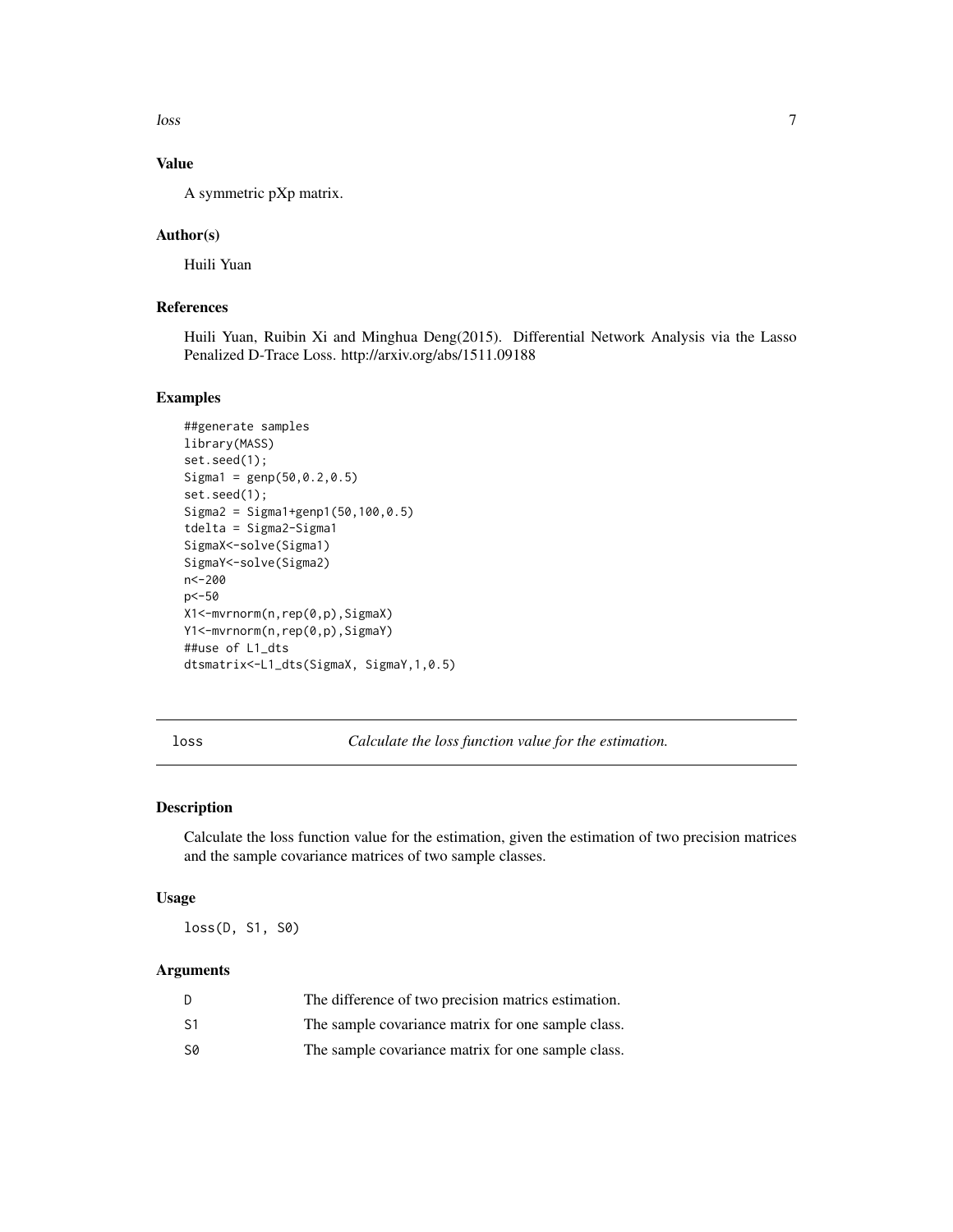### Value

A vector of loss function value by different matrix norms.

#### Author(s)

Huili Yuan

#### References

Huili Yuan, Ruibin Xi and Minghua Deng(2015). Differential Network Analysis via the Lasso Penalized D-Trace Loss. http://arxiv.org/abs/1511.09188